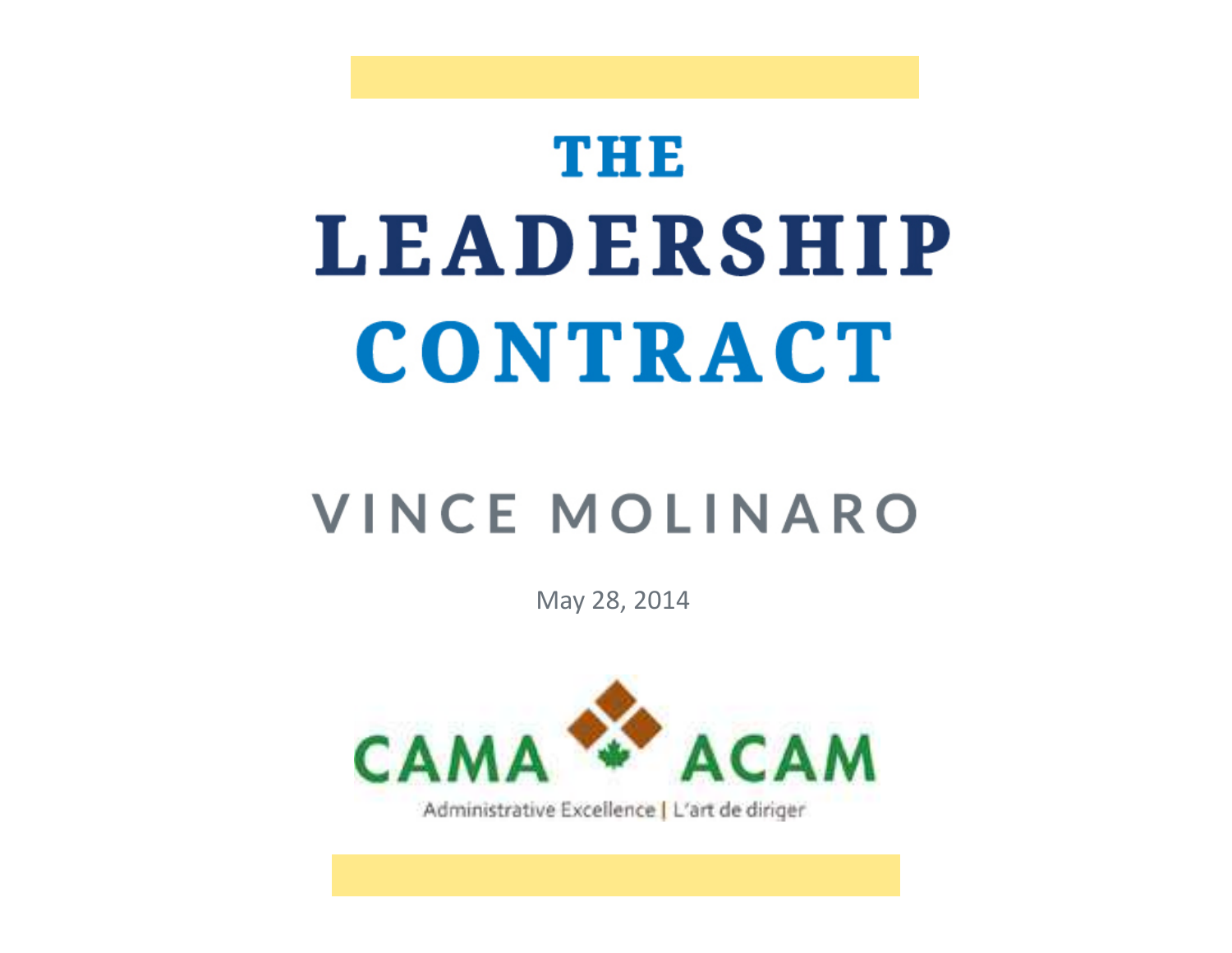### What does it mean to be a **leader** today?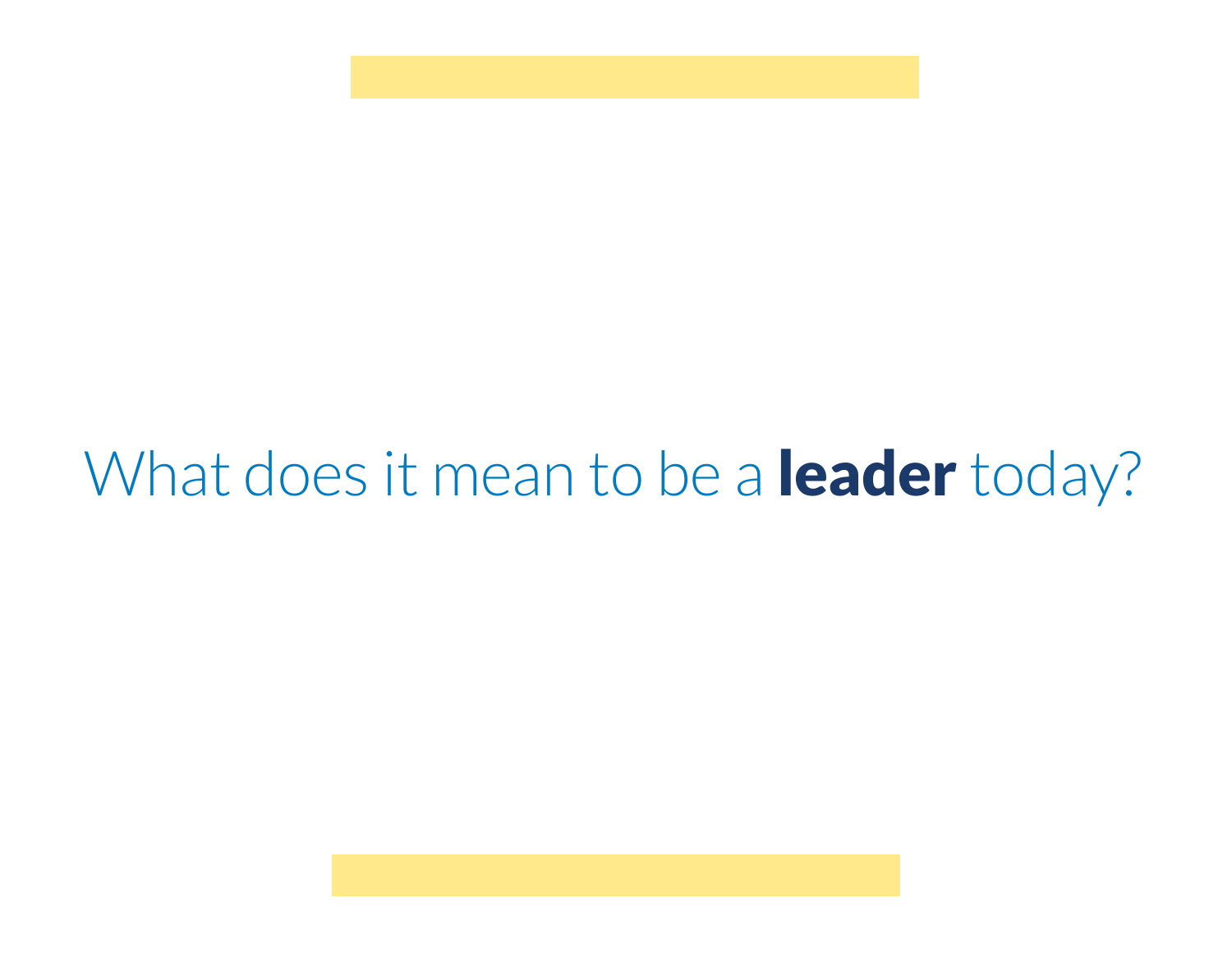# leadership accountability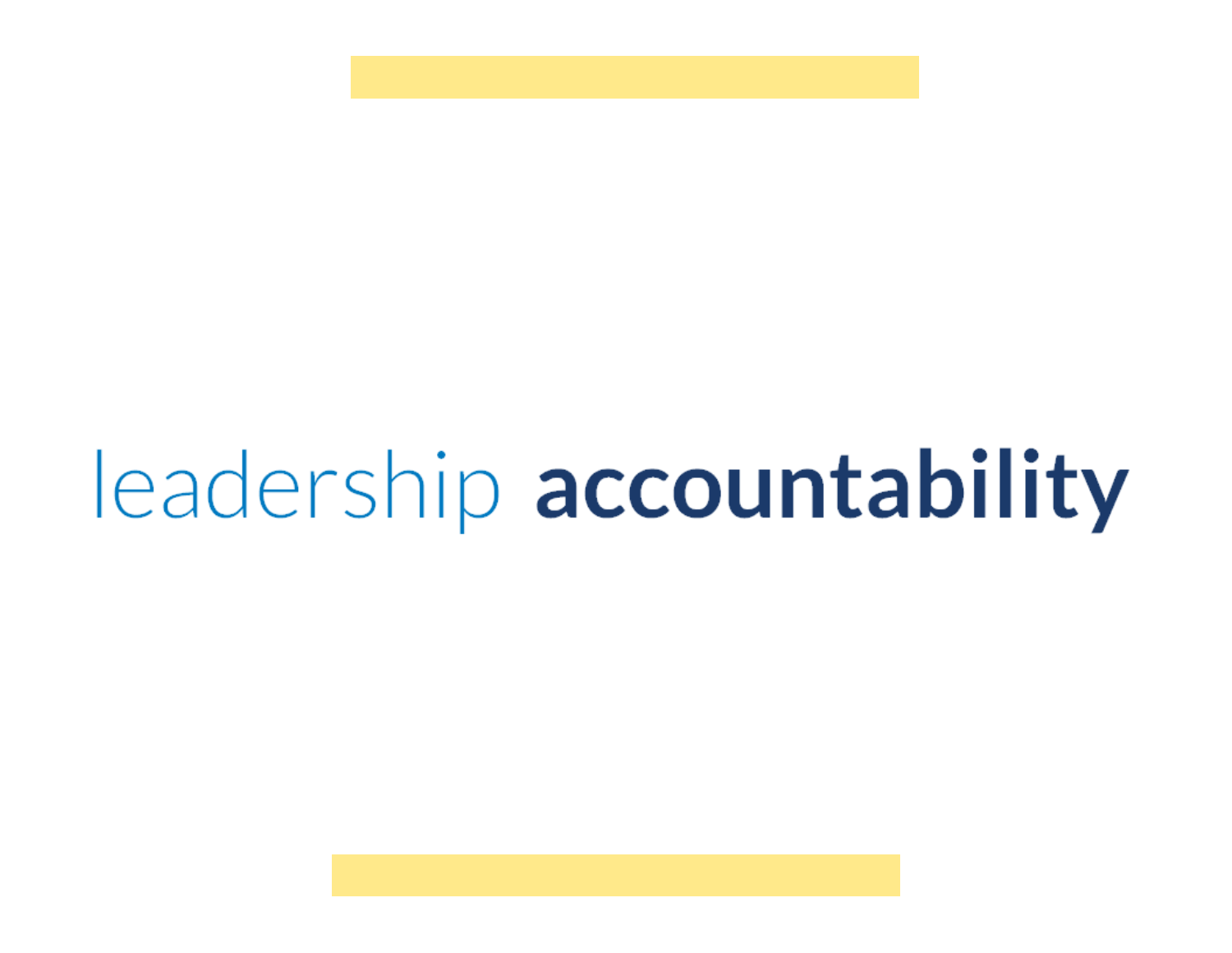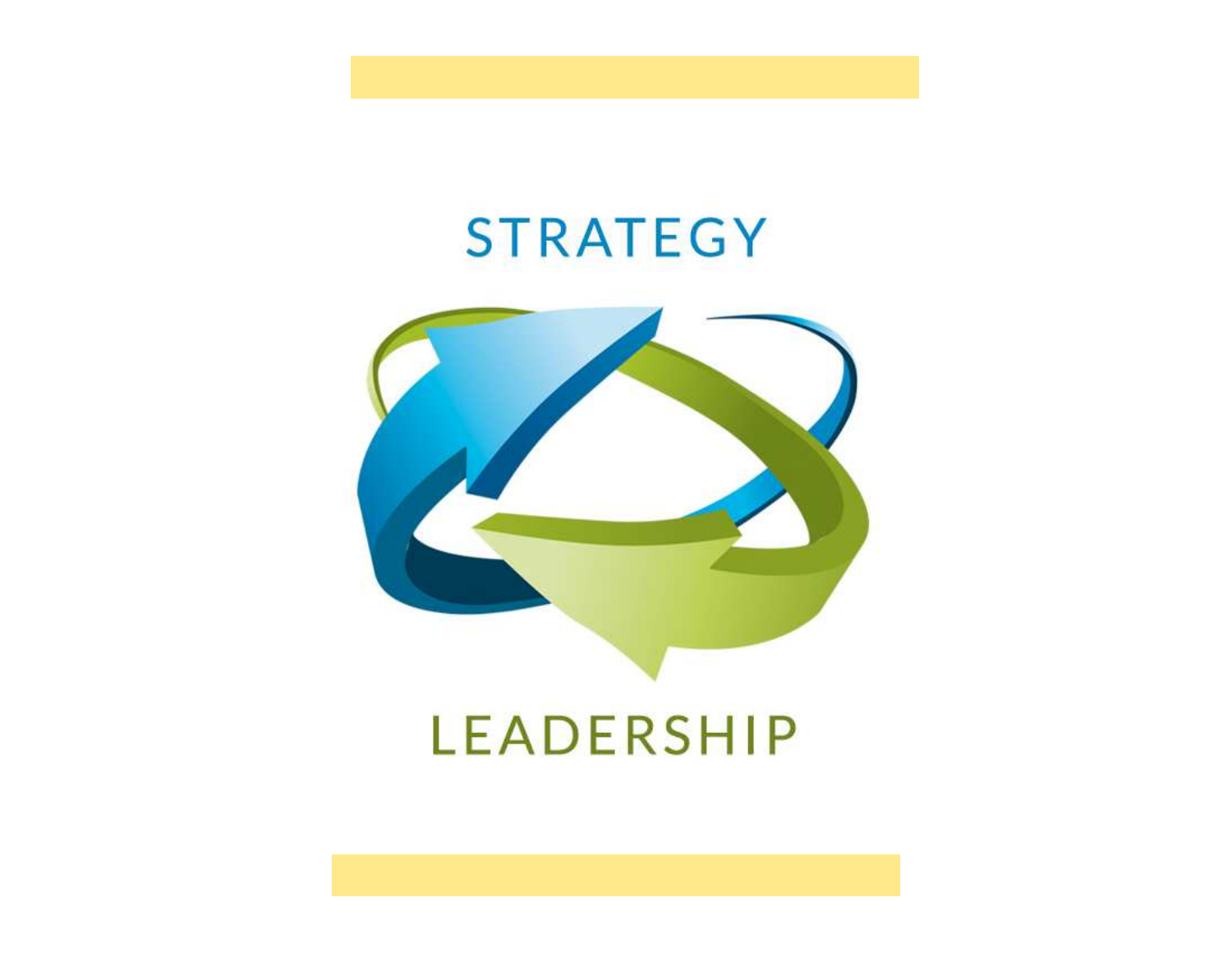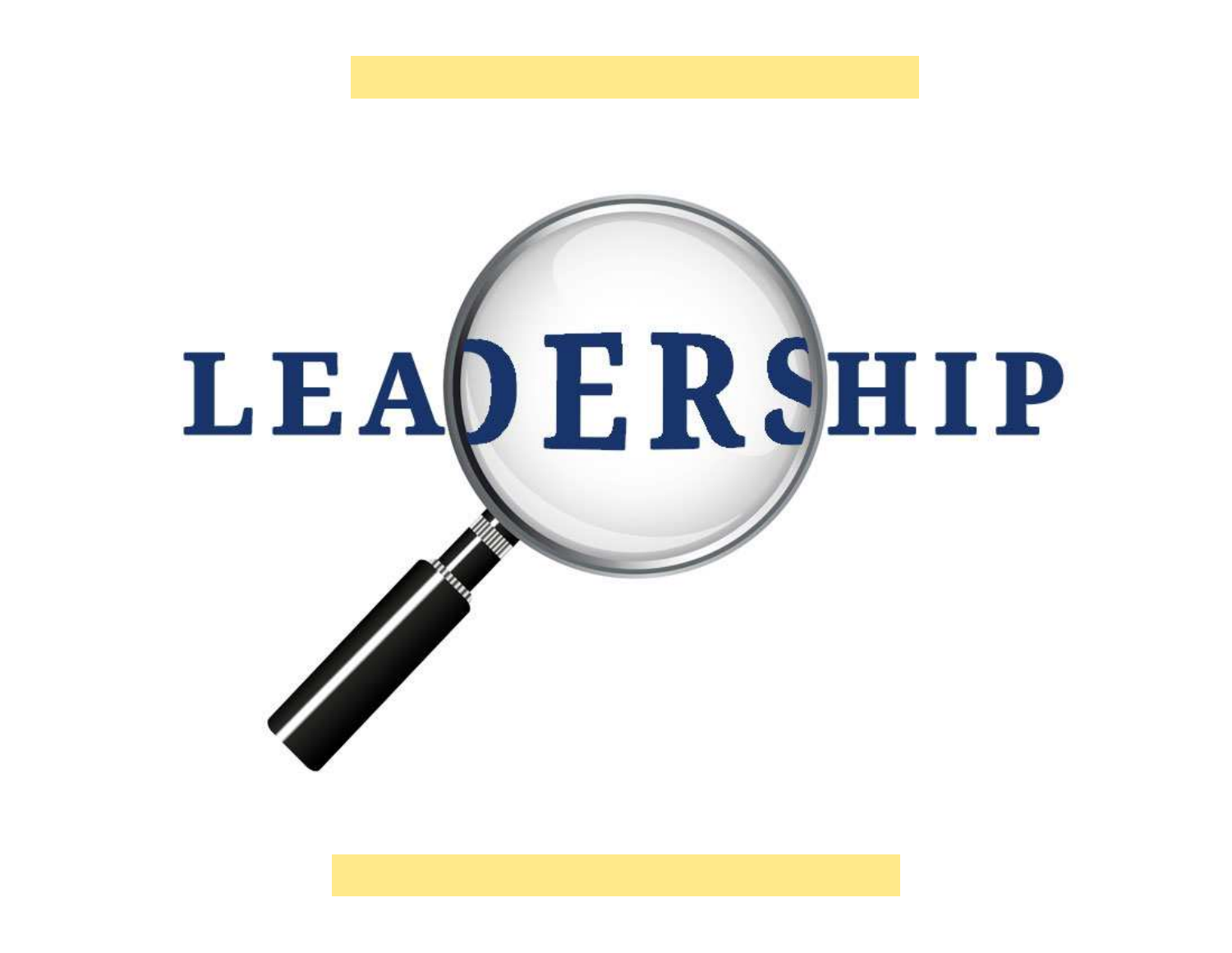### **DISAPPOINTING DISCONNECTED DISGRACEFUL**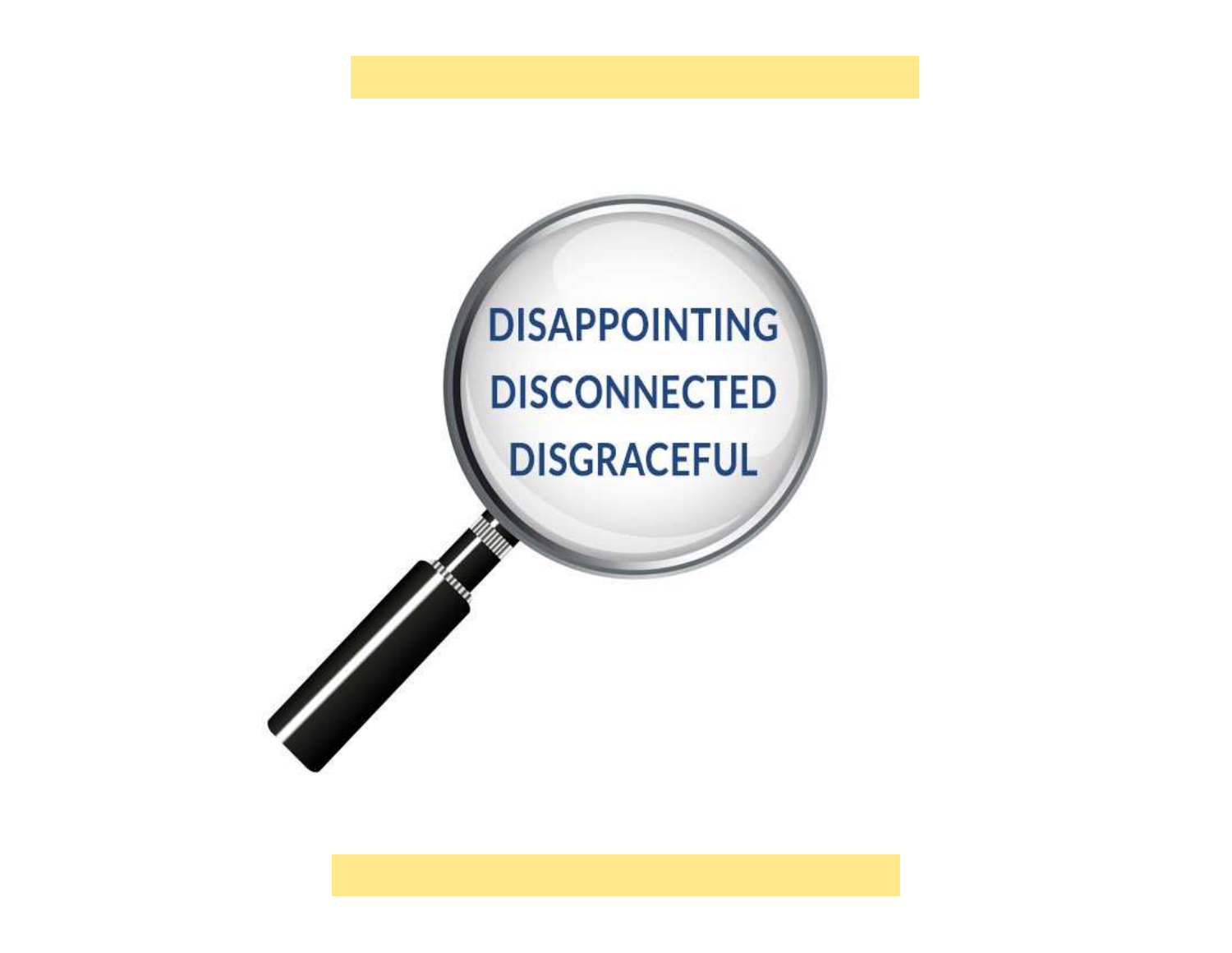

#### OF EMPLOYEES HAVE **TRUST AND CONFIDENCE IN SENIOR LEADERS**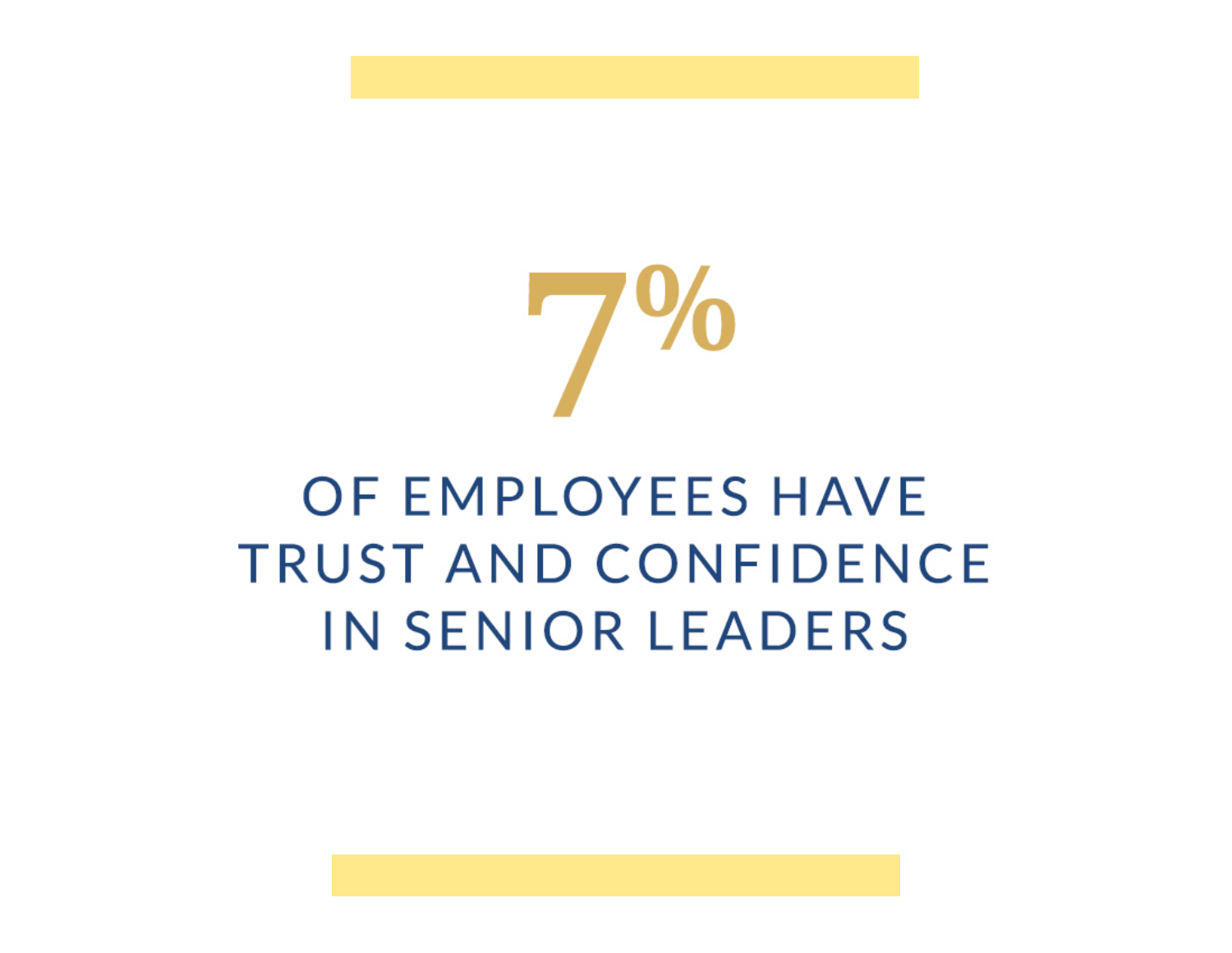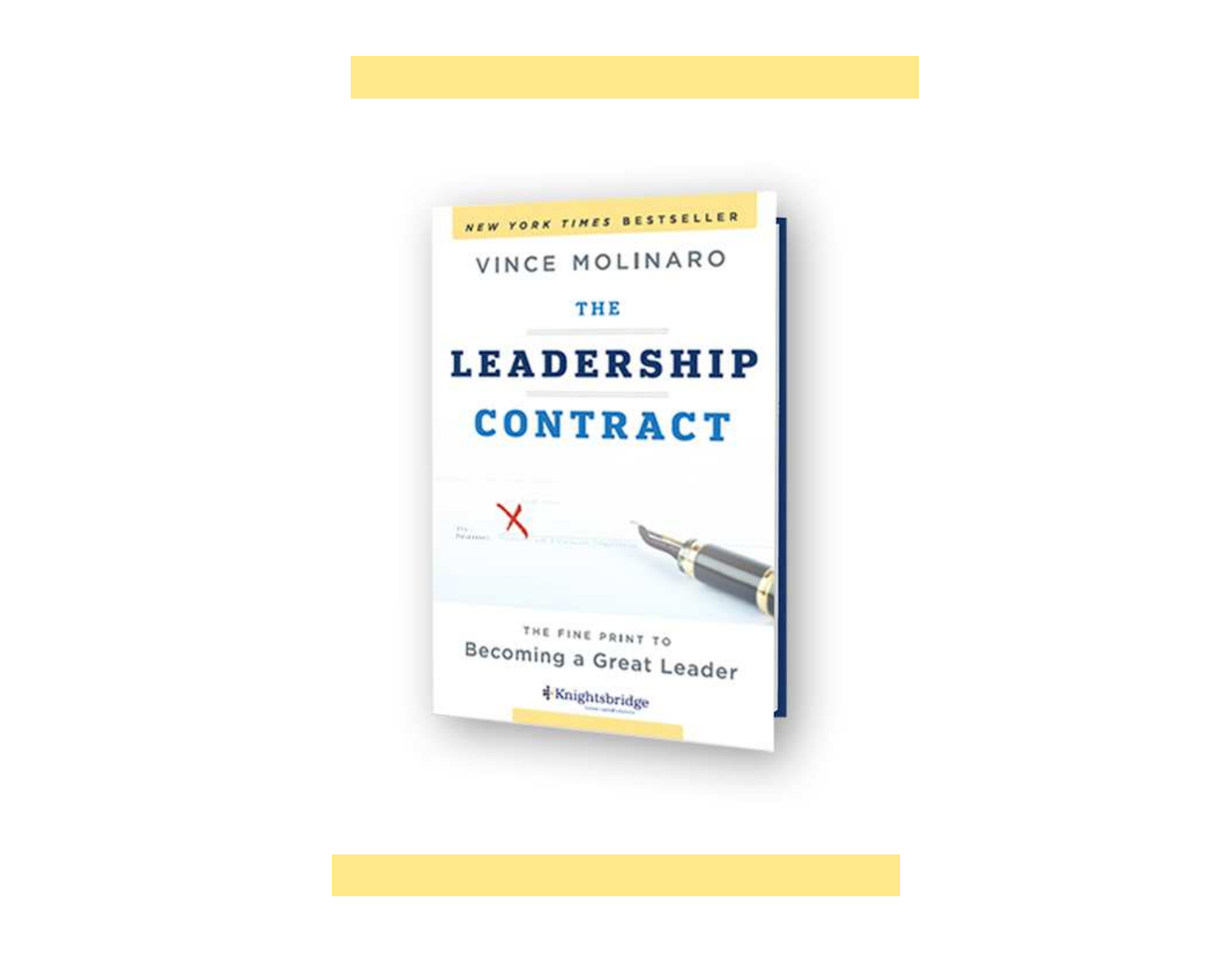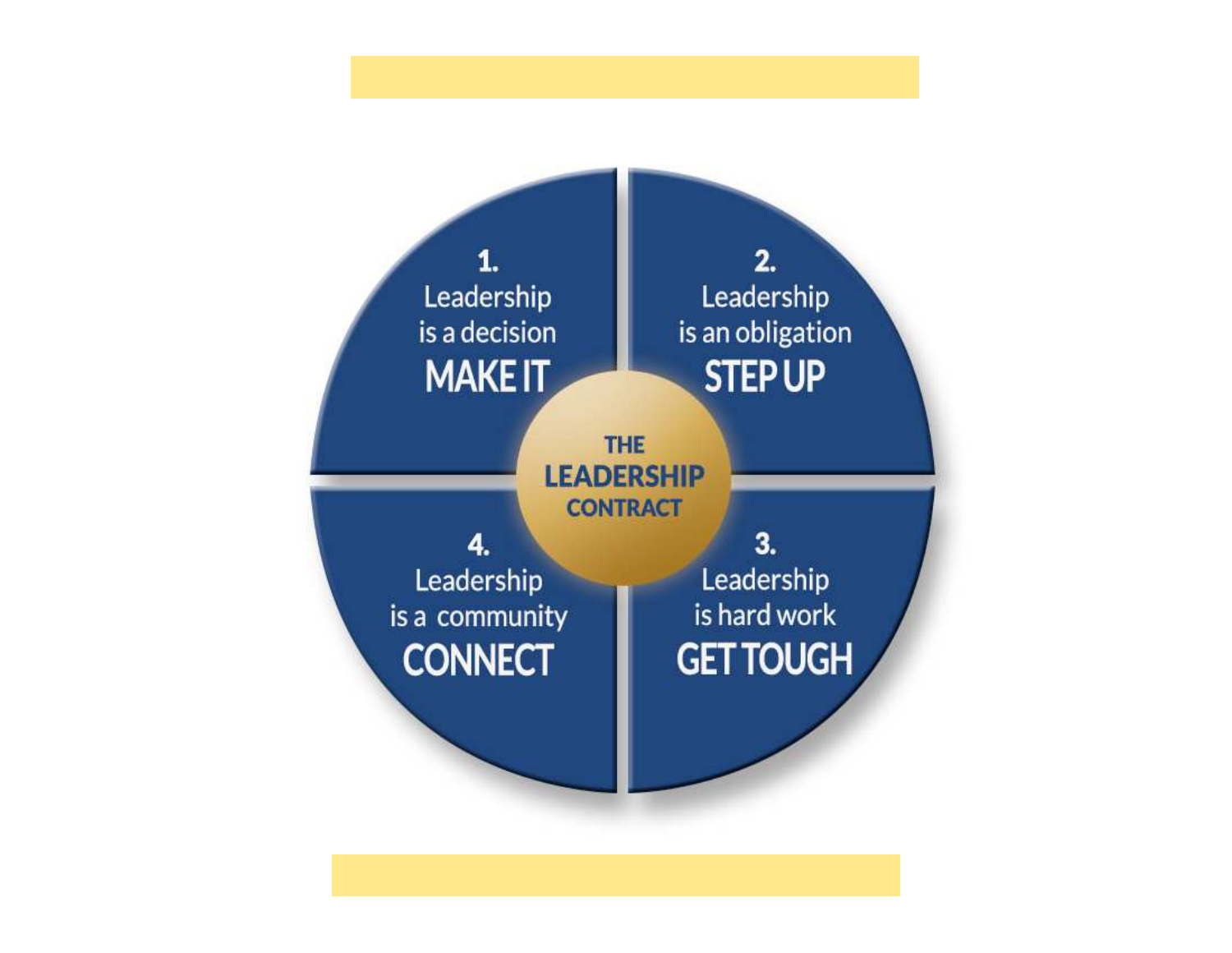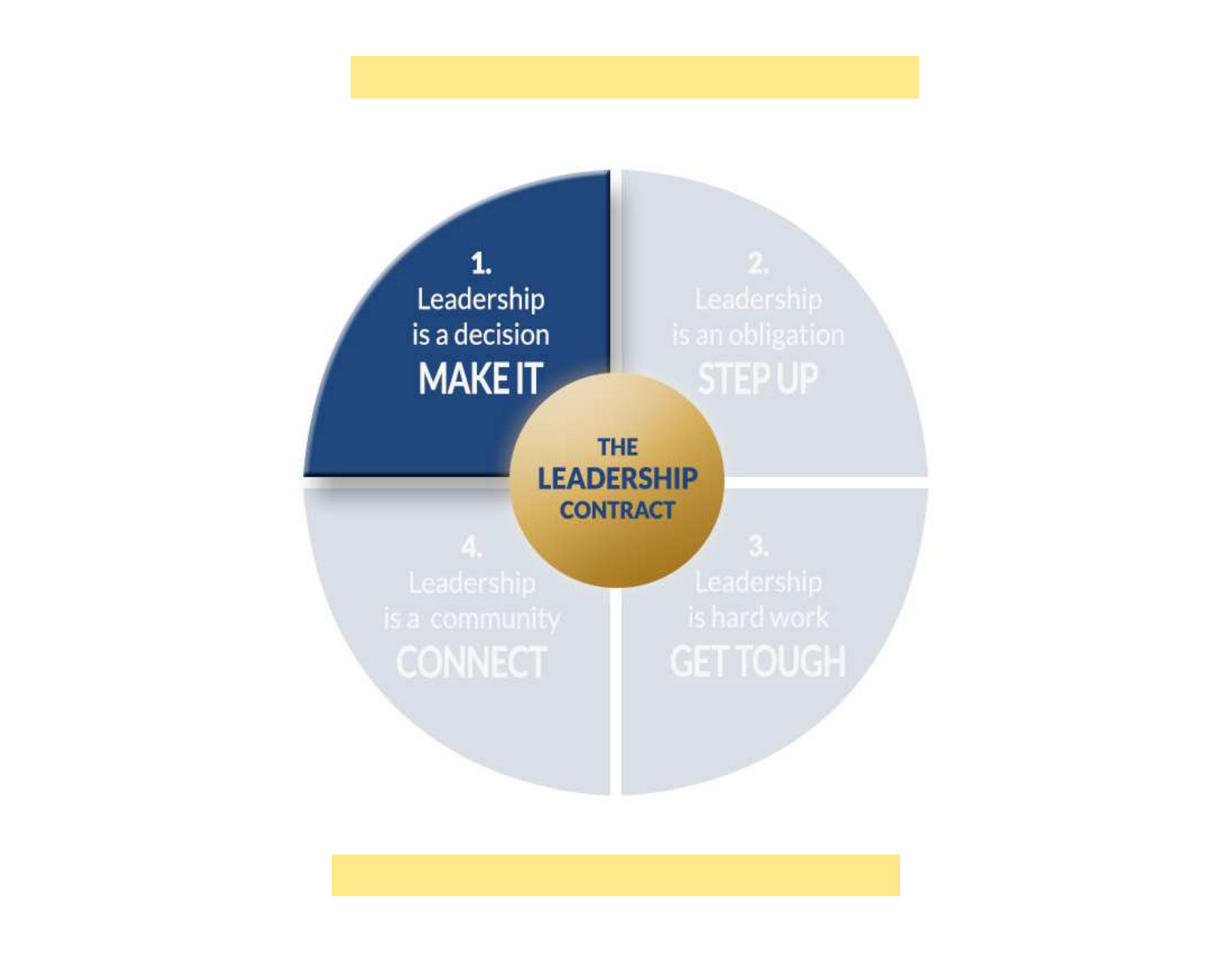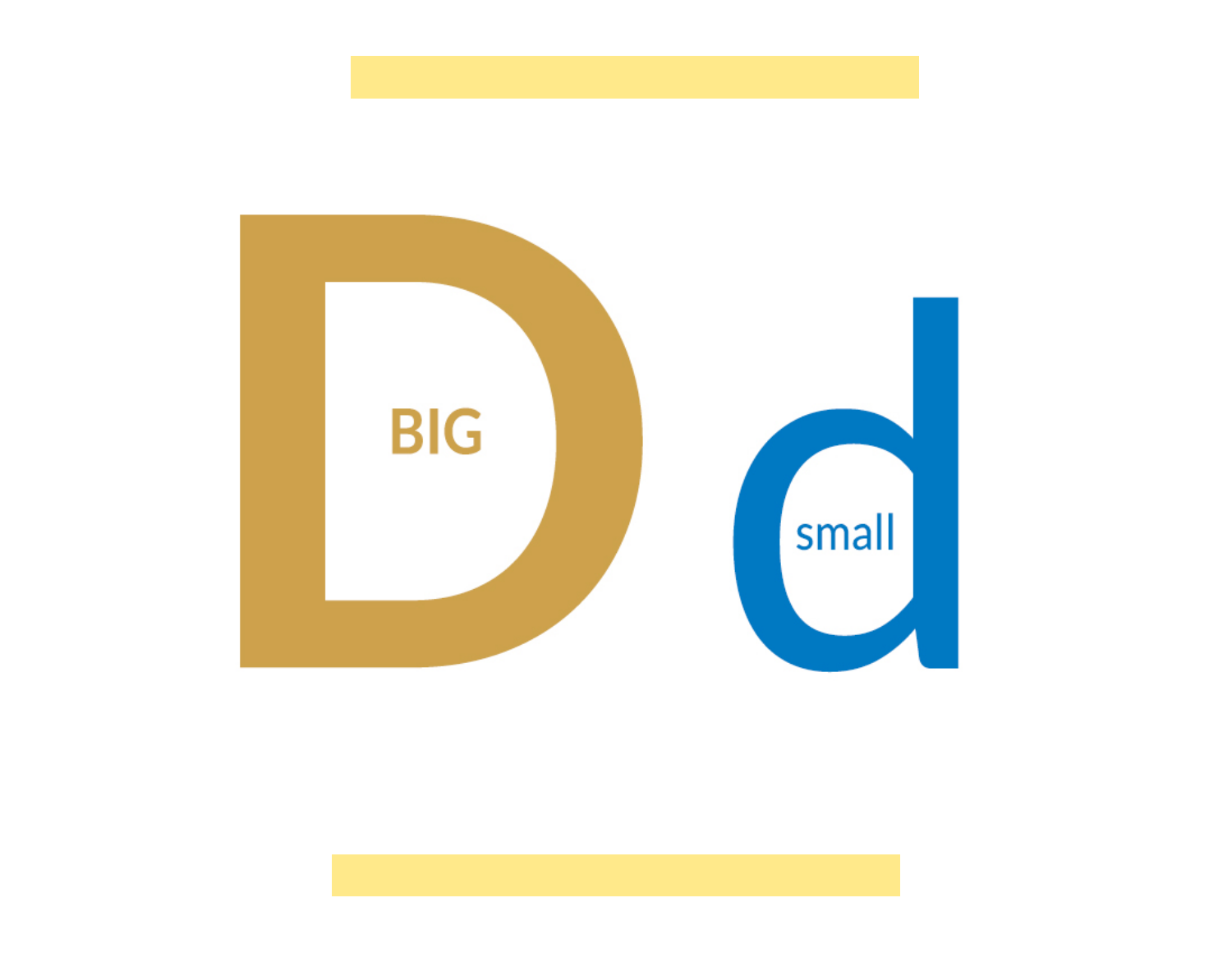#### Are you all in as a leader?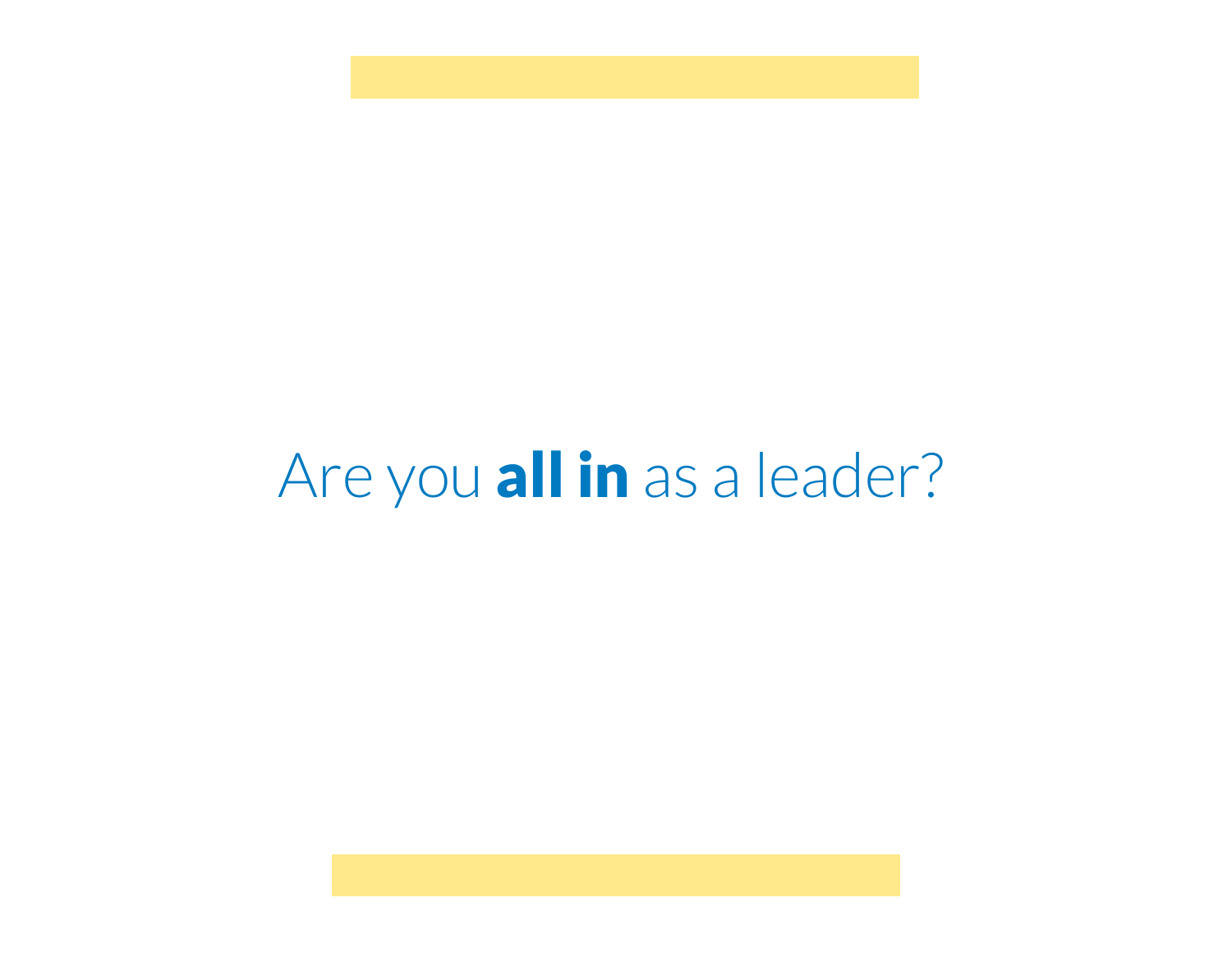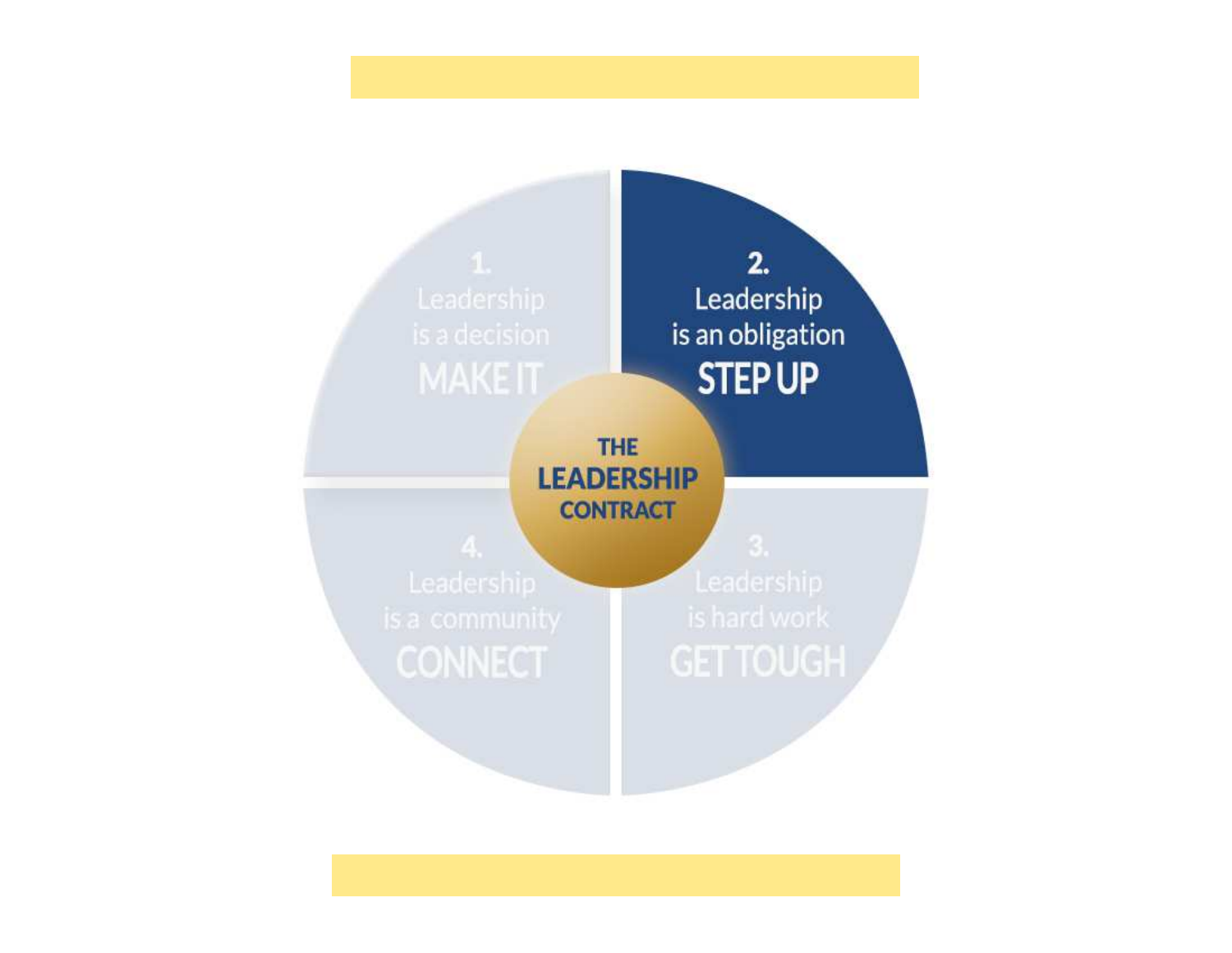#### 5 Core Leadership Obligations

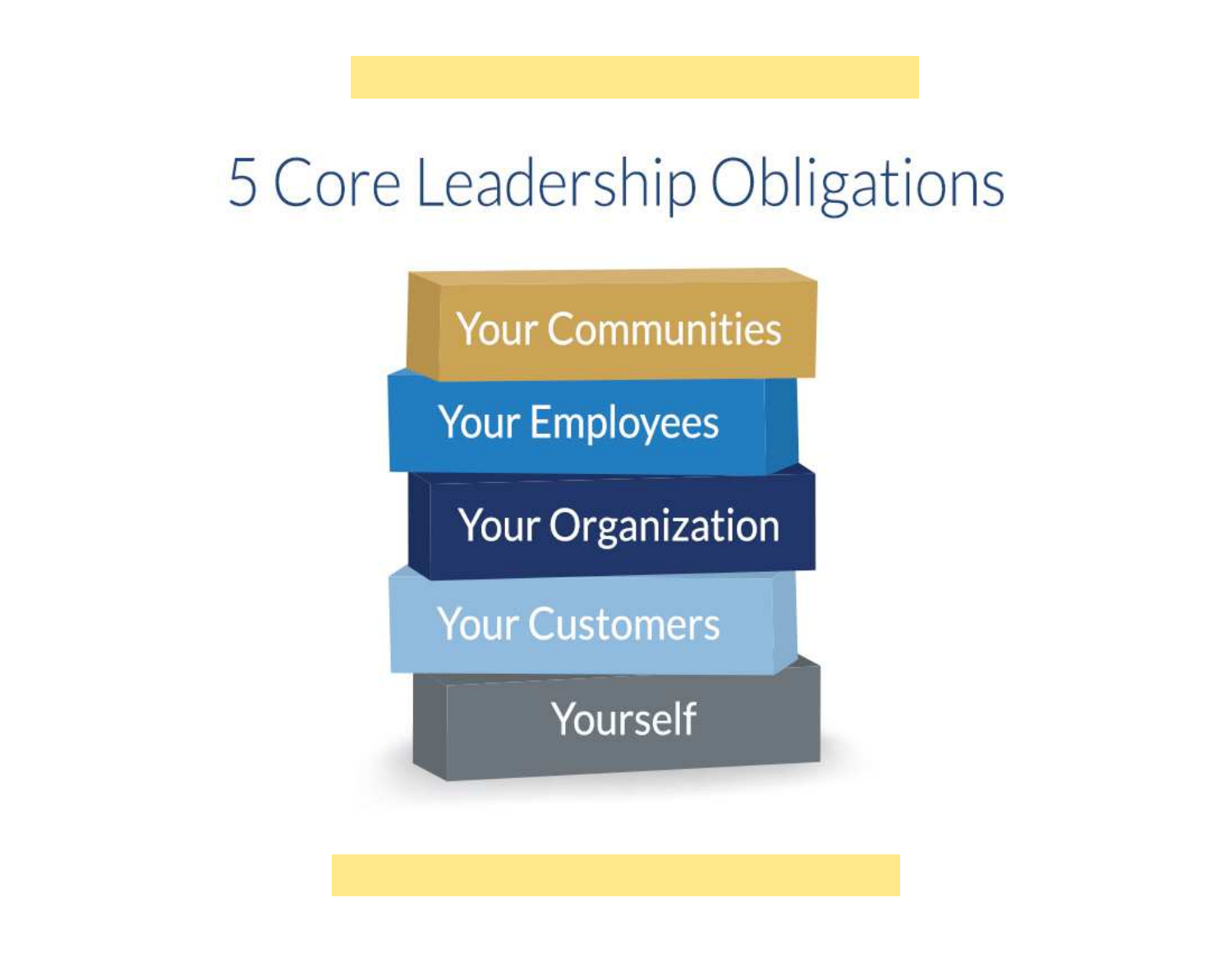

### The Iron Ring Ceremony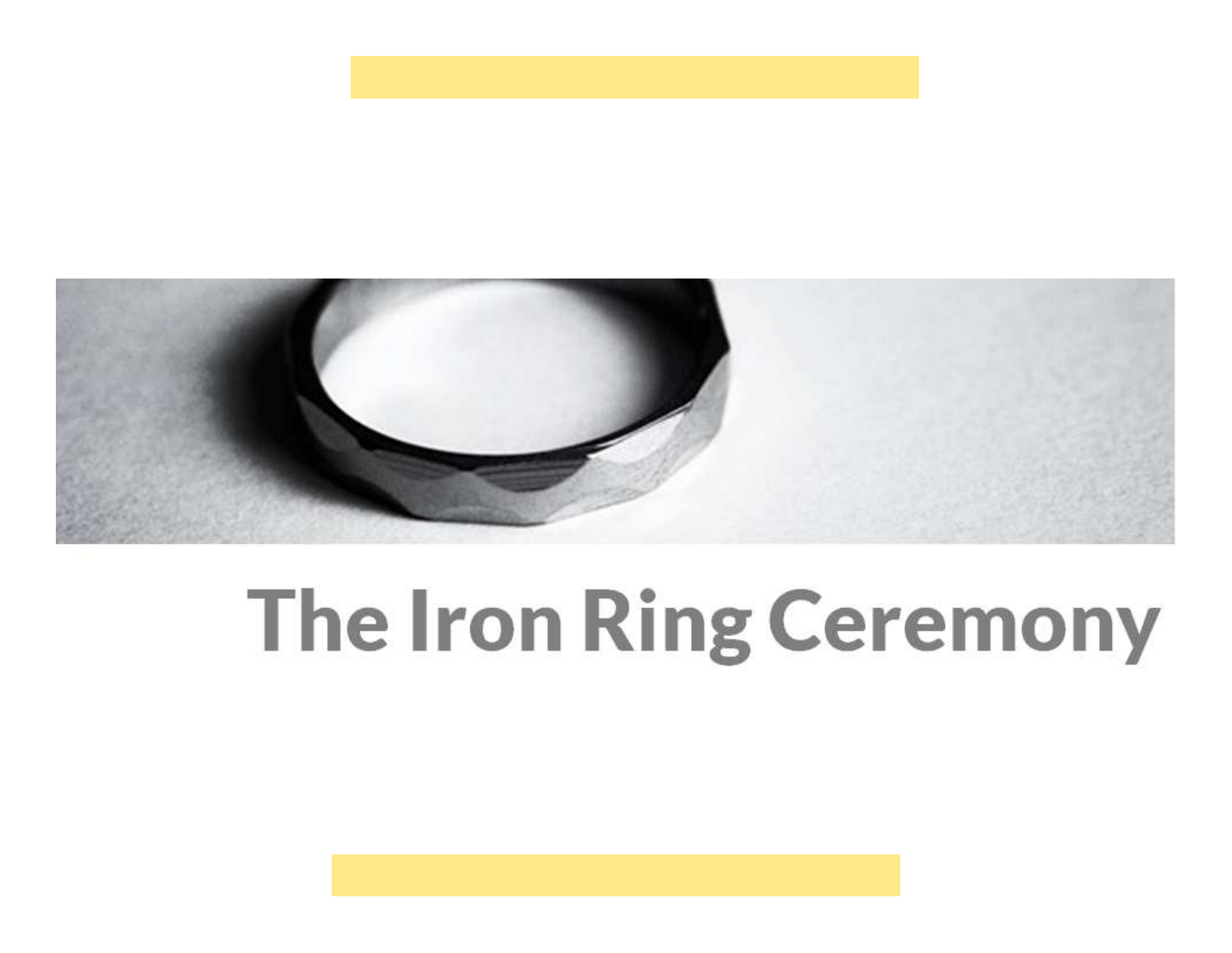### Are you leaving your organization in better shape that you found it?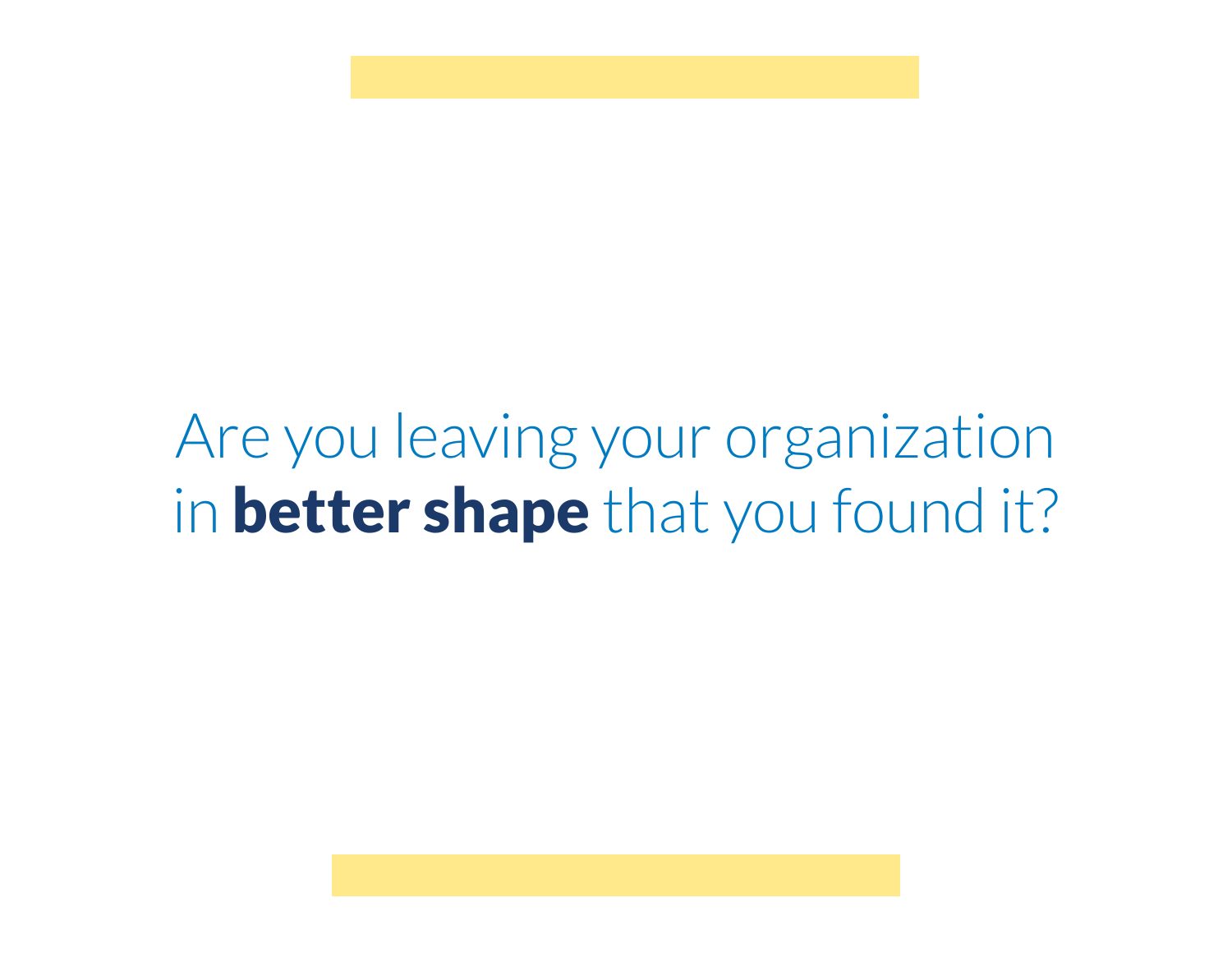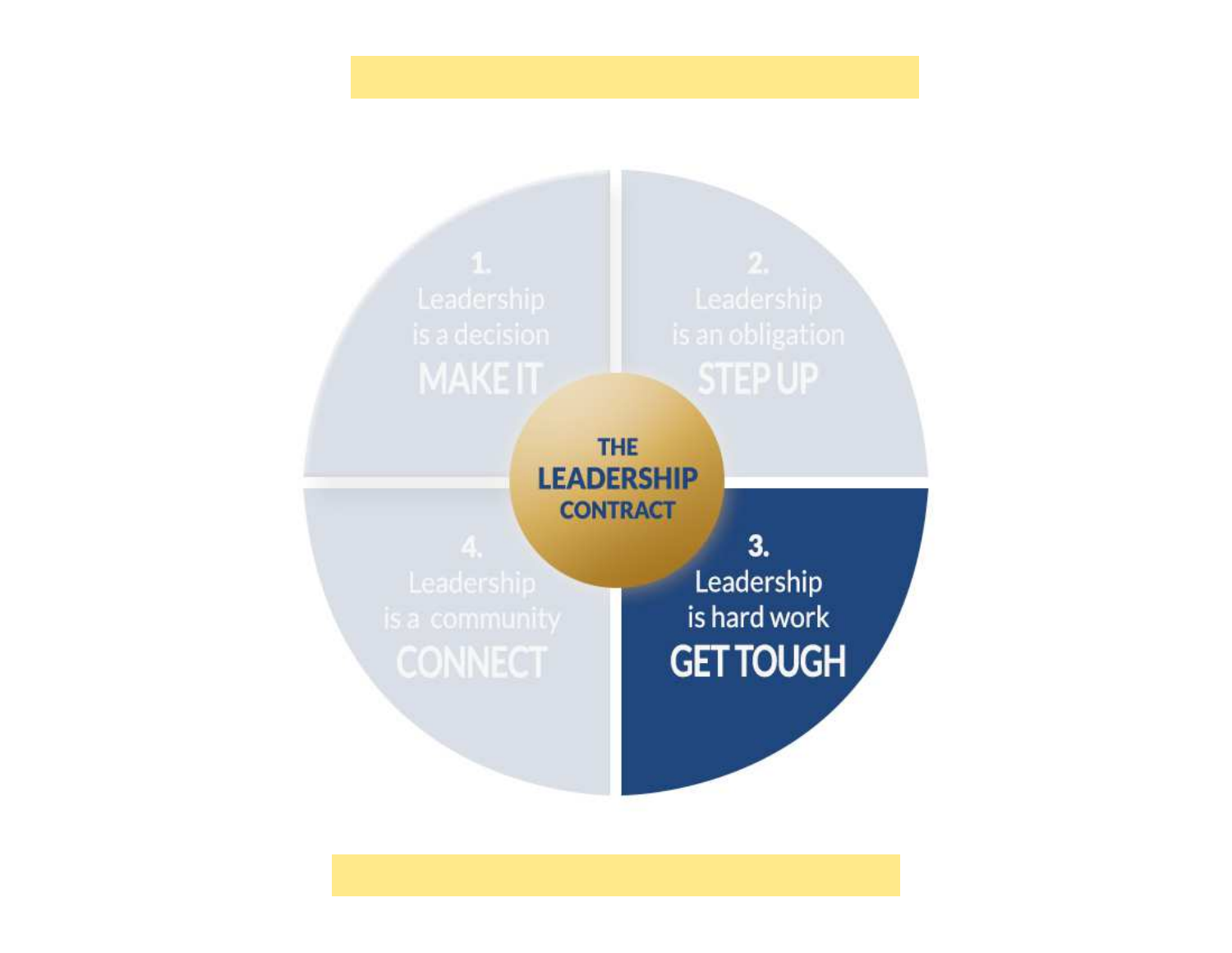#### The Hard Rule of Leadership

#### Avoid the hard work and you become **WEAK**

Tackle the hard work and you become **STRONG**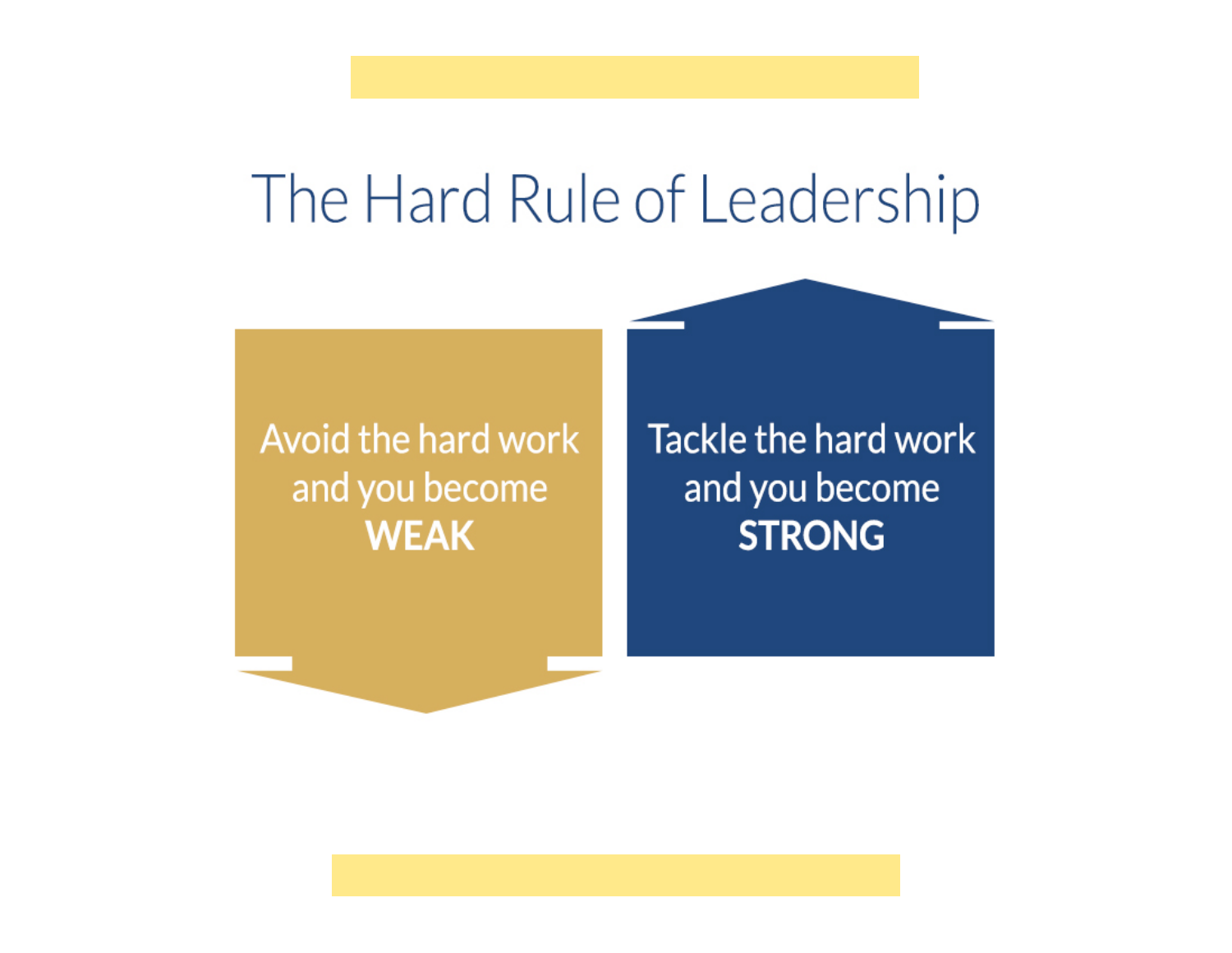#### What hard work are you avoiding?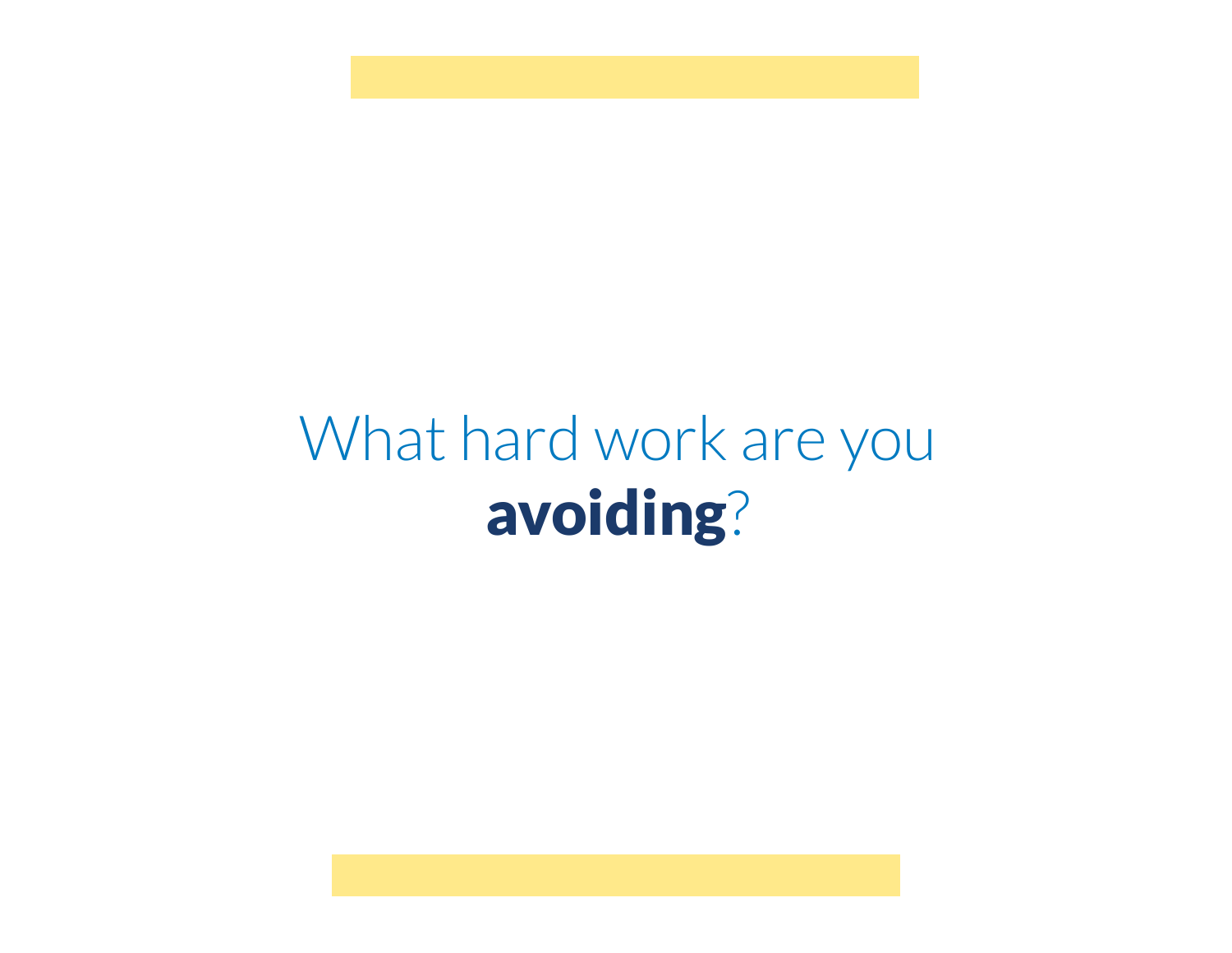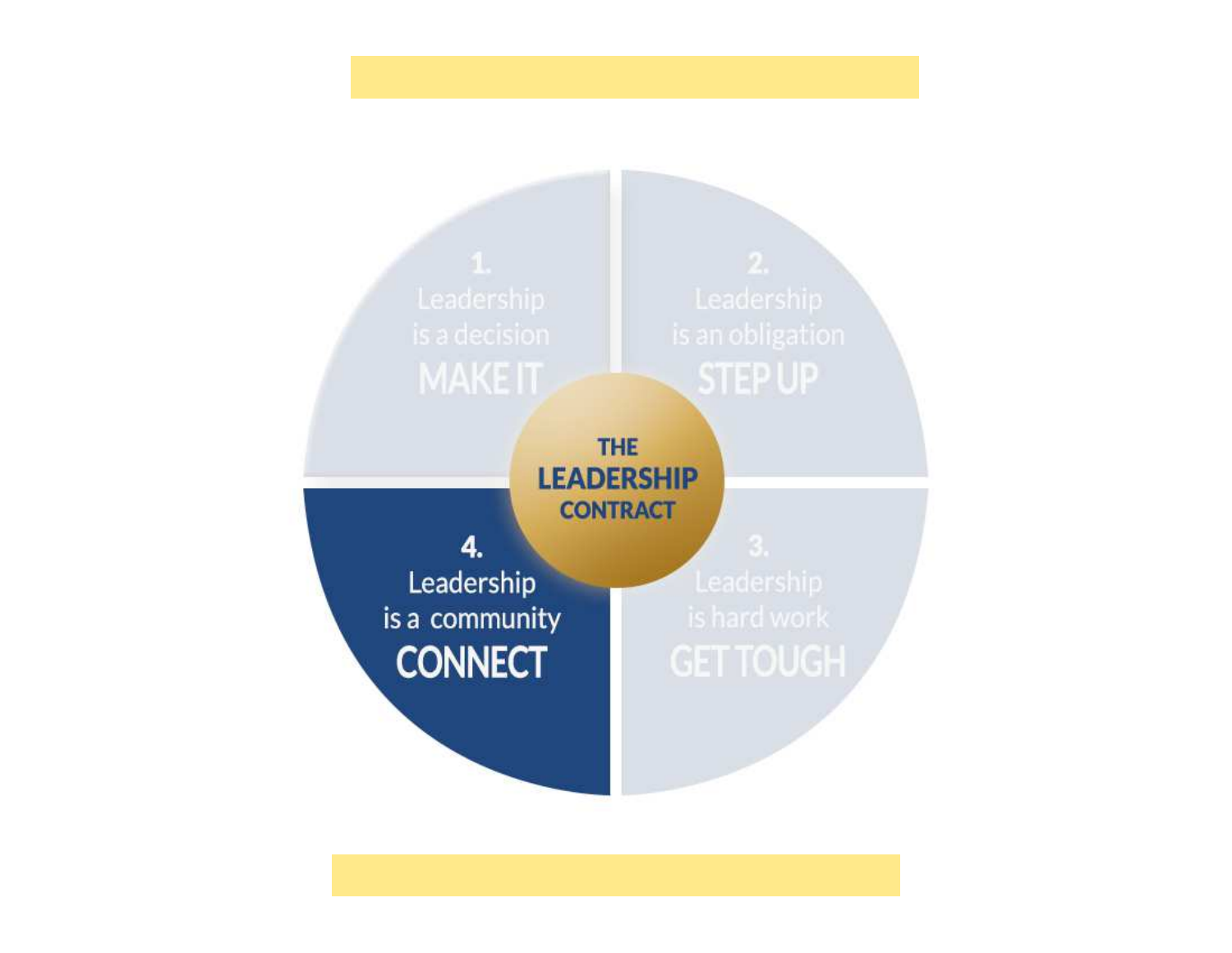### How To Build Community of Leaders

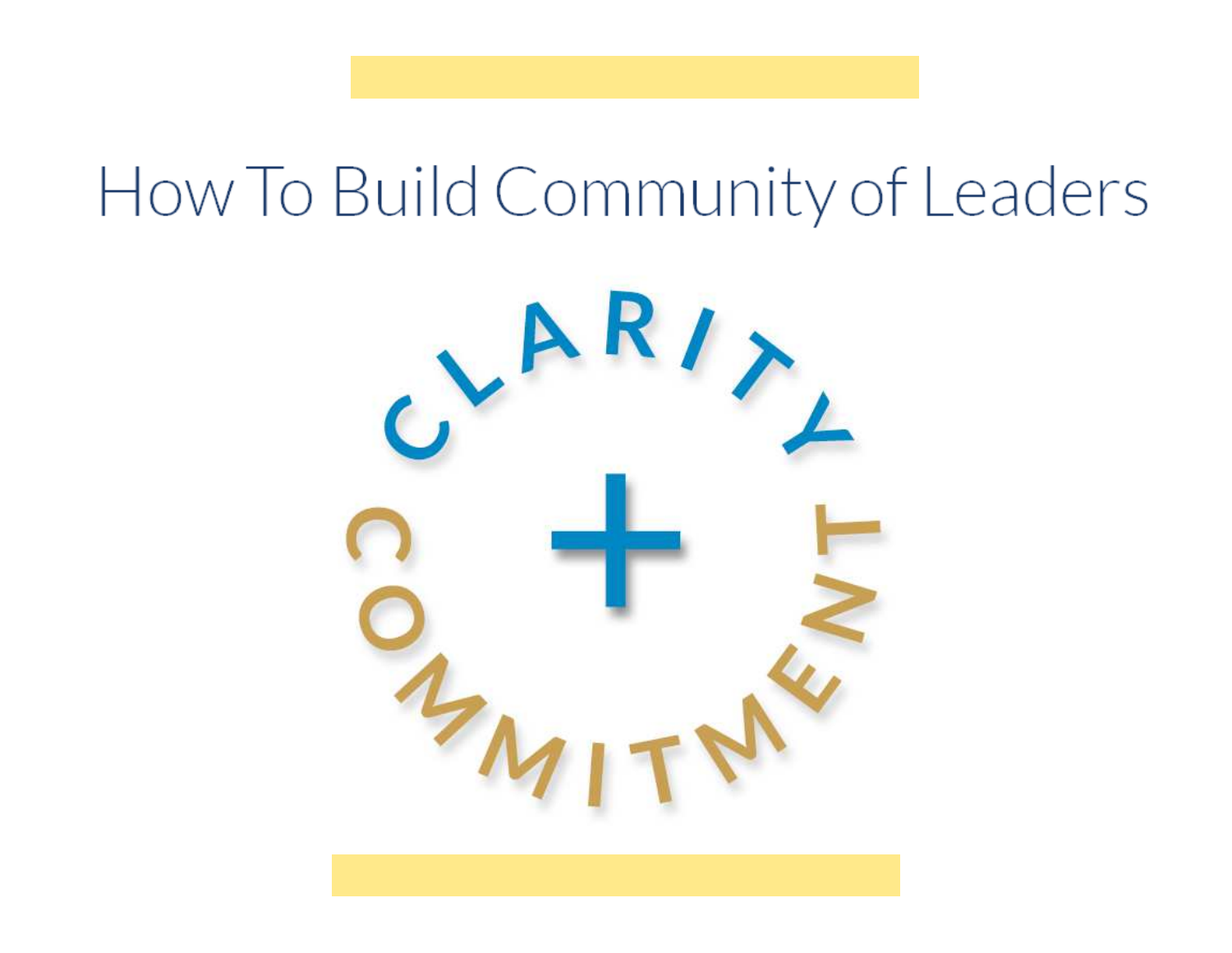### What actions am I taking to build a strong community of leaders?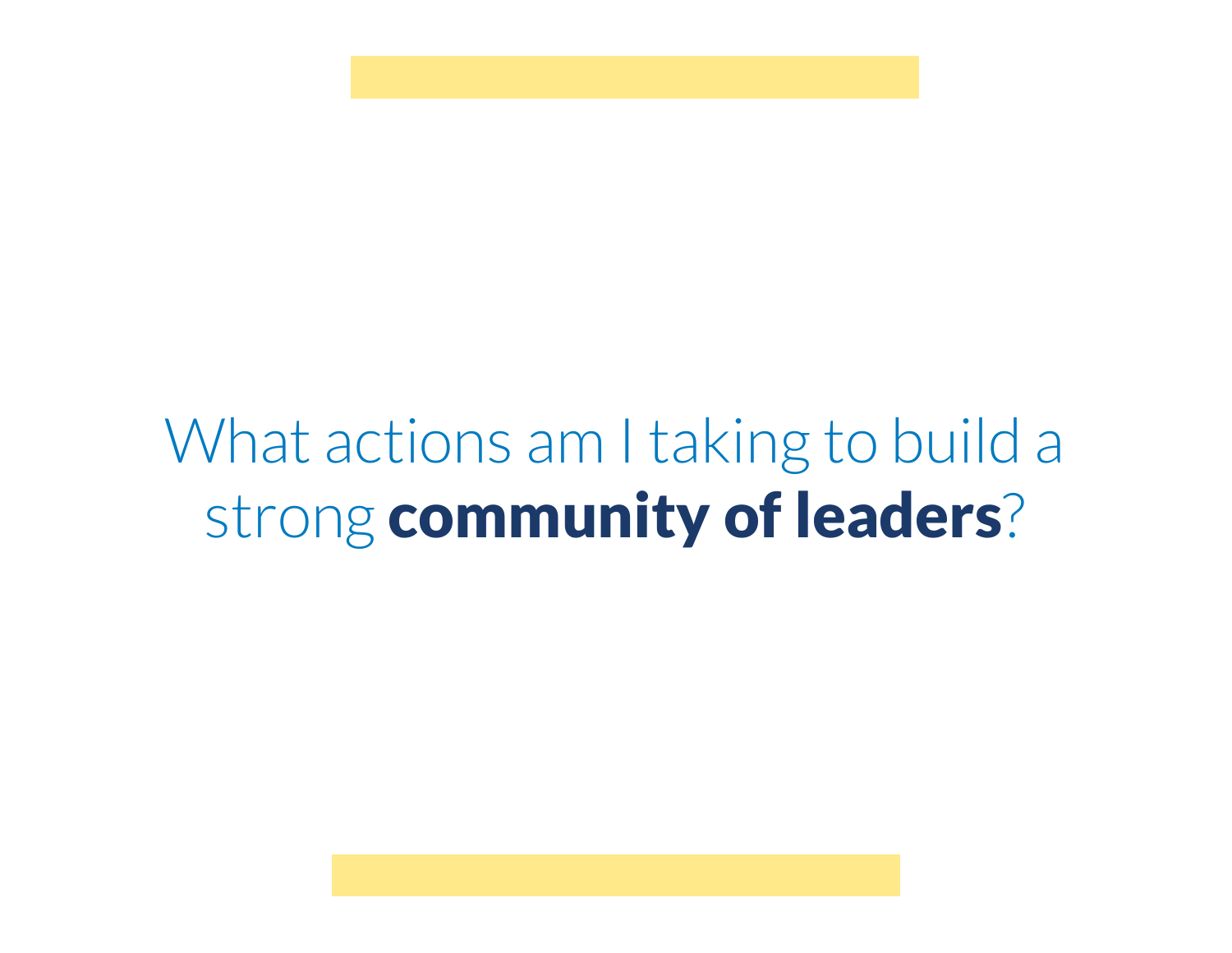#### *Daily Actions*Put The Leadership Contract Into Action



©2013 Knightsbridge Human Capital Management Inc.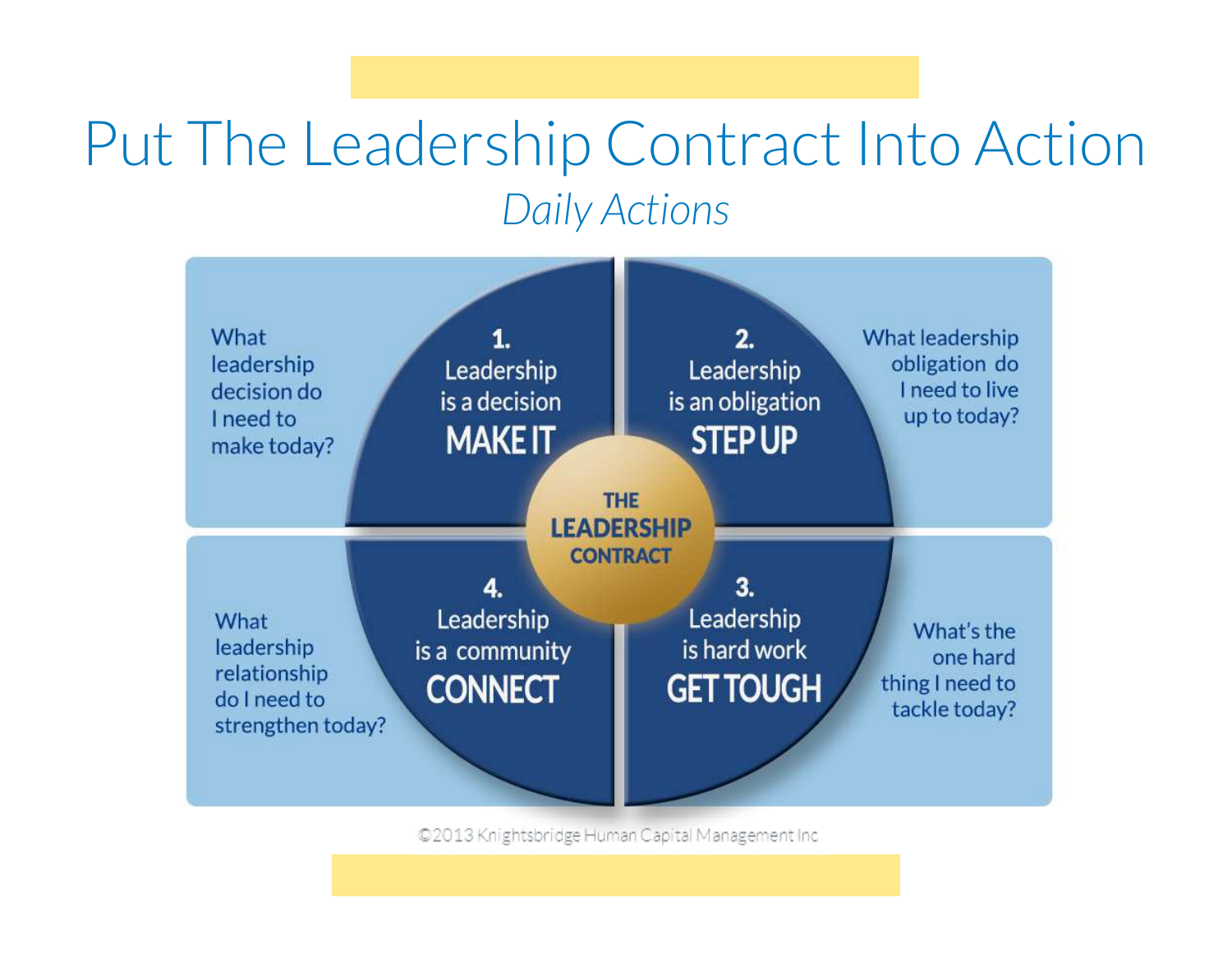# THE GUT CHECK? **FOR LEADERS**

#### TheCommunityOfLeaders.com @VinceMolinaro